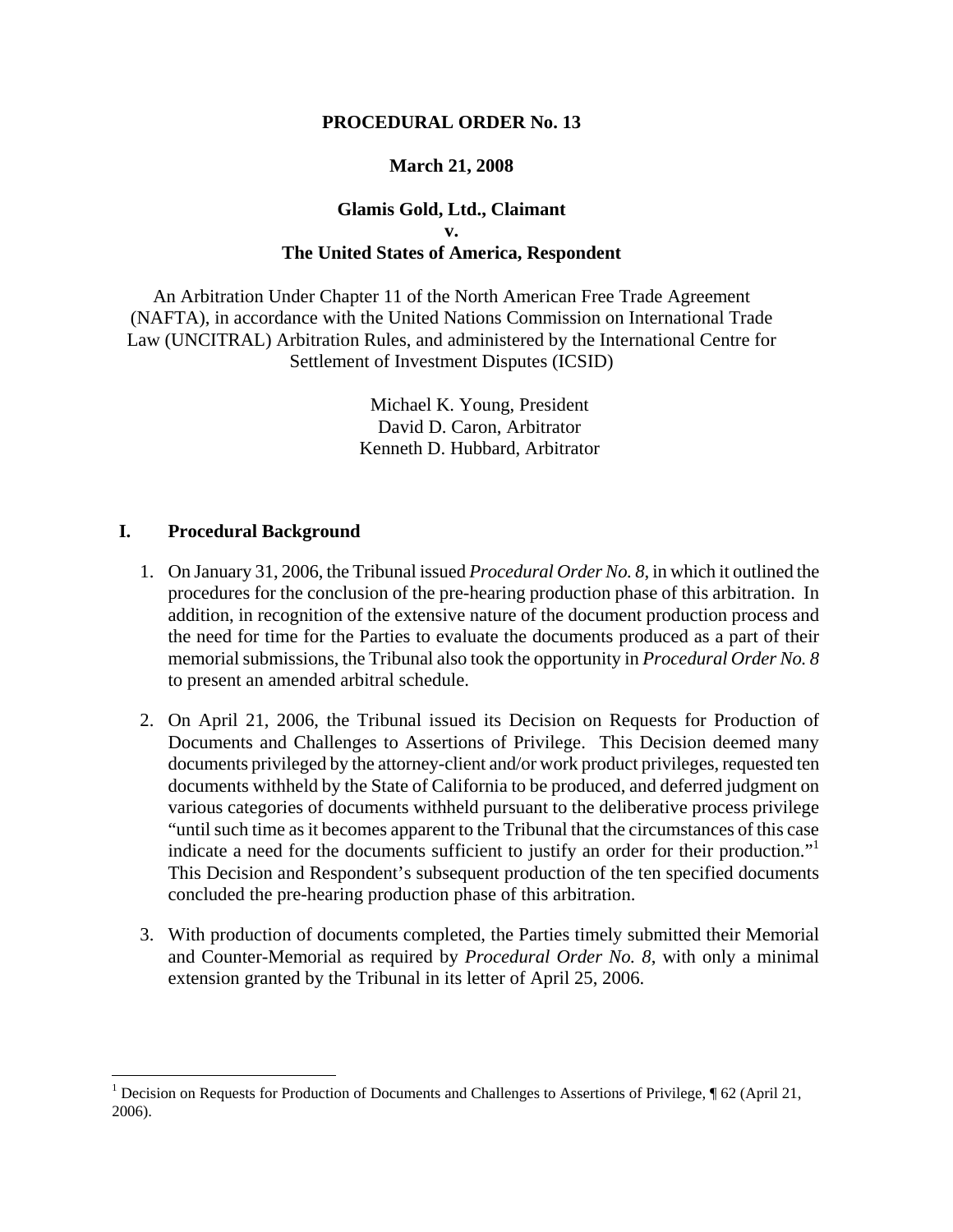$\overline{a}$ 

- 4. On October 31, 2006, the Tribunal issued *Procedural Order No. 9* in which it extended the deadlines for the submission of both the Reply and Rejoinder due to circumstances that the Tribunal believed would impair Claimant's ability to effectively prepare its case.<sup>2</sup>
- 5. In *Procedural Order No. 10*, issued by the Tribunal on February 22, 2007, the Tribunal confirmed adjustments to the arbitral schedule, to which the Parties had agreed previously in informal discussions with the Assistant to the Tribunal. Specifically, the Tribunal requested the Parties to submit witness lists on June 14, 2007, specified June 28, 2007, for the Pre-Hearing Procedural Hearing, and established that the final arbitral hearing would be held on August 13-17, 2007 and, as necessary, September 17-21, 2007.
- 6. On June 28, 2007, the Parties and the Tribunal met at the World Bank in Washington, D.C. for the Pre-Hearing Procedural Hearing. The Tribunal and the Parties discussed the schedule of the hearing, time allocation between the Parties, witness examination, public access, and other logistical issues pertaining to the final arbitral hearing.
- 7. On July 9, 2007, the Tribunal issued *Procedural Order No. 11*, in which it confirmed many of the agreements reached between it and the Parties at the Pre-Hearing Procedural Hearing with respect to the timing of the two weeks of hearing and the schedule for the Parties' presentation, as well as provided a final schedule for the Hearing on the Merits. Much correspondence between the Parties and the Tribunal followed this Order as various details of the hearing presentation and witness examination were finalized.
- 8. The first session of the Hearing on the Merits took place in Washington, D.C., at the offices of the World Bank on August 12 to 17, 2007. At this hearing, each party presented its case-in-chief. At the close of the hearing, the Tribunal asked the Parties if they would agree to the possibility of the Tribunal sending a limited number of questions to be addressed and woven into the Parties' rebuttal and closing remarks at the second session of the Hearing; both Parties agreed.
- 9. In addition, at the close of the first session of the Hearing, the Tribunal requested that, with respect to documents withheld on grounds of privilege regarding which the Tribunal had previously deferred judgment, if Claimant still sought any such documents, it should clearly explain at the September hearing as to what issue the documents would be material.
- 10. Following this first week of the Hearing, the Tribunal issued *Procedural Order No. 12* on August 28, 2007. In this Order, the Tribunal affirmed that it would issue a limited number of questions to the Parties. The Tribunal also confirmed the schedule for the second session of the Hearing on the Merits to be held on September 17 through 19, 2007. In addition, the Tribunal reiterated its request that Claimant provide at the September hearing any additional information as to the materiality of any documents withheld on privilege about which the Tribunal had deferred judgment and which Claimant still sought.

<sup>&</sup>lt;sup>2</sup> The date for the submission of Respondent's Rejoinder was additionally extended to March 15, 2007, per Respondent's request for reasons both of scheduling difficulty and equity in preparation time.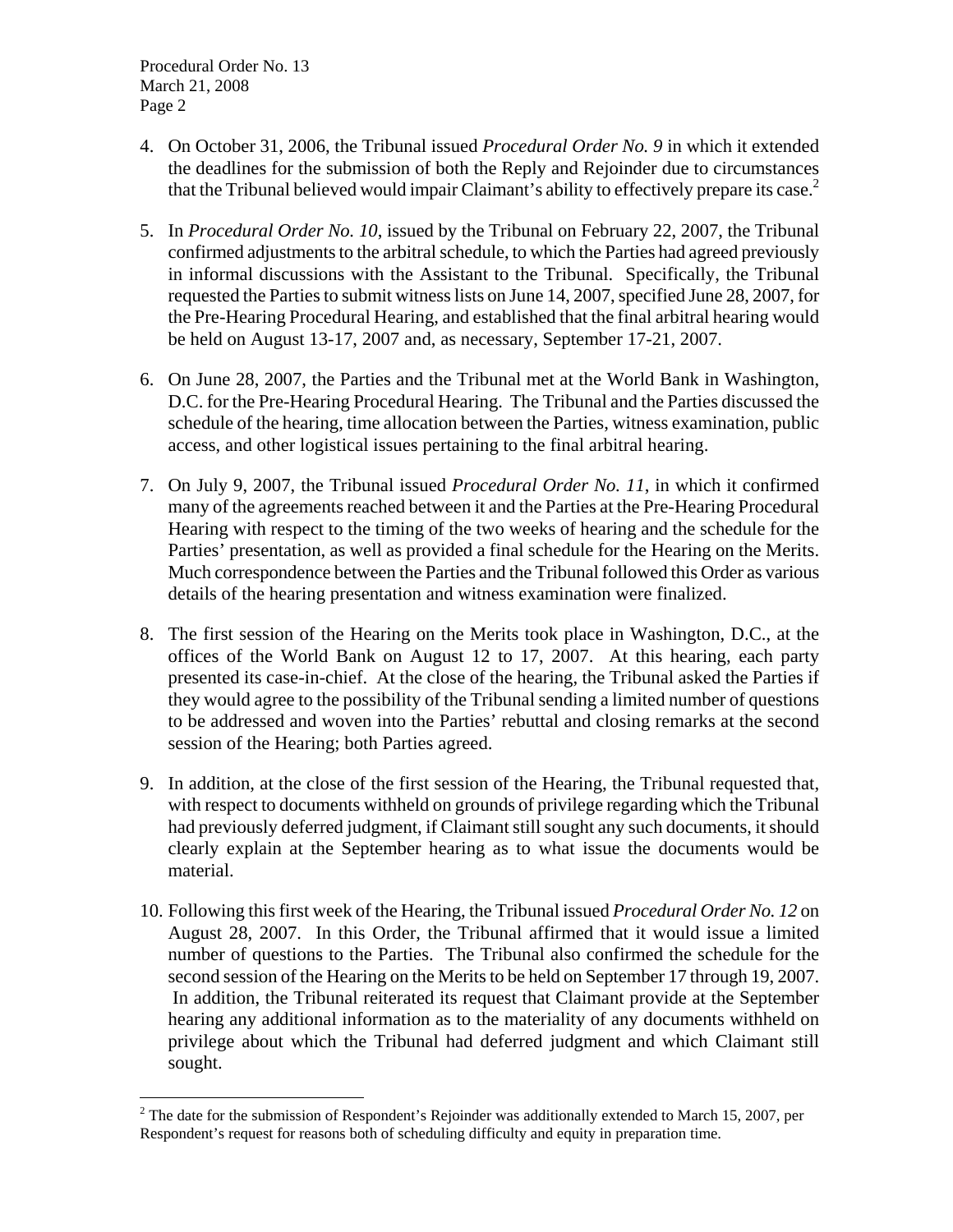- 11. On September 6, 2007, the Tribunal issued several questions to the Parties to be addressed in their closing and rebuttal arguments at the second session of the Hearing.
- 12. The second session of the Hearing on the Merits was held at the World Bank in Washington D.C. on September 17 to 19, 2007. At this session, the Parties presented their closing and rebuttal arguments. As part of its closing argument, Claimant renewed its request for the production of six documents held by the State of California under the deliberative process privilege.

# **II. The Views of the Parties**

- 13. At the second session of the Hearing, Claimant renewed its request for the production of a series of six documents from the period of April 4 to 7, 2003 (California Log Nos. 162, 192, 193, 194, 197 and 208), withheld on the grounds of the deliberative process privilege and California Government Code  $§6254(1).$ <sup>3</sup> Claimant asserts that these are communications between high-level executive branch agencies and the Governor's office. Claimant alleges that each of these communications deal with deliberations about what the Government was planning with respect to Senate Bill ("SB 22") and the backfilling regulations. Claimant presented its theory that these six documents would provide additional information as to why the legislation and regulation focused on the Imperial Project. Specifically, Claimant believed the documents could show that SB 22 and the SMGB regulations were "inextricably intertwined" and both were guided by the same motivation of making the Imperial Project cost prohibitive.<sup>4</sup>
- 14. Previously, Claimant argued that the deliberative process privilege does not protect these six documents addressing the Governor's "public outreach strategies" in "determining a course of action related to the pending backfilling requirements" because the Governor was not deliberating SB 22 as it was drafted at his direction.<sup>5</sup> In addition, Claimant raised the argument that the deliberative process privilege should not protect these documents as the integrity of the deliberative process is at issue and Respondent had failed to provide sufficient descriptions of the specific harm that would result from disclosure.<sup>6</sup> Finally, Claimant contended that, if the privilege does apply, it is outweighed by Claimant's need for evidence of "California's specific intent to block the Imperial Project by whatever means necessary."<sup>7</sup>
- 15. At the hearing, Respondent argued that it was clear from the face of the documents what their stated purposes are.<sup>8</sup> Respondent contends that the fact that the California measures focused on the Imperial Project is not at issue: "We have never contested the fact that the Glamis Imperial Project provided the impetus or the reason why that brought to the fore the problem which the Legislature and the SMGB Board sought to address. There is no

1

<sup>3</sup> Ross, Tr. 1792:22-1794:16.

<sup>4</sup> Gourley, Tr. 2140:10-18.

<sup>&</sup>lt;sup>5</sup> Claimant's February 15, 2006 Letter to the Tribunal, Tab A, p. 10.

<sup>&</sup>lt;sup>6</sup> See Decision on Requests for Production of Documents and Challenges to Assertions of Privilege, ¶ 10 (April 21, 2006).

See Claimant's February 15, 2006 letter to the Tribunal, Tab A at pages 9-10.

Menaker, Tr. 2138:5-7.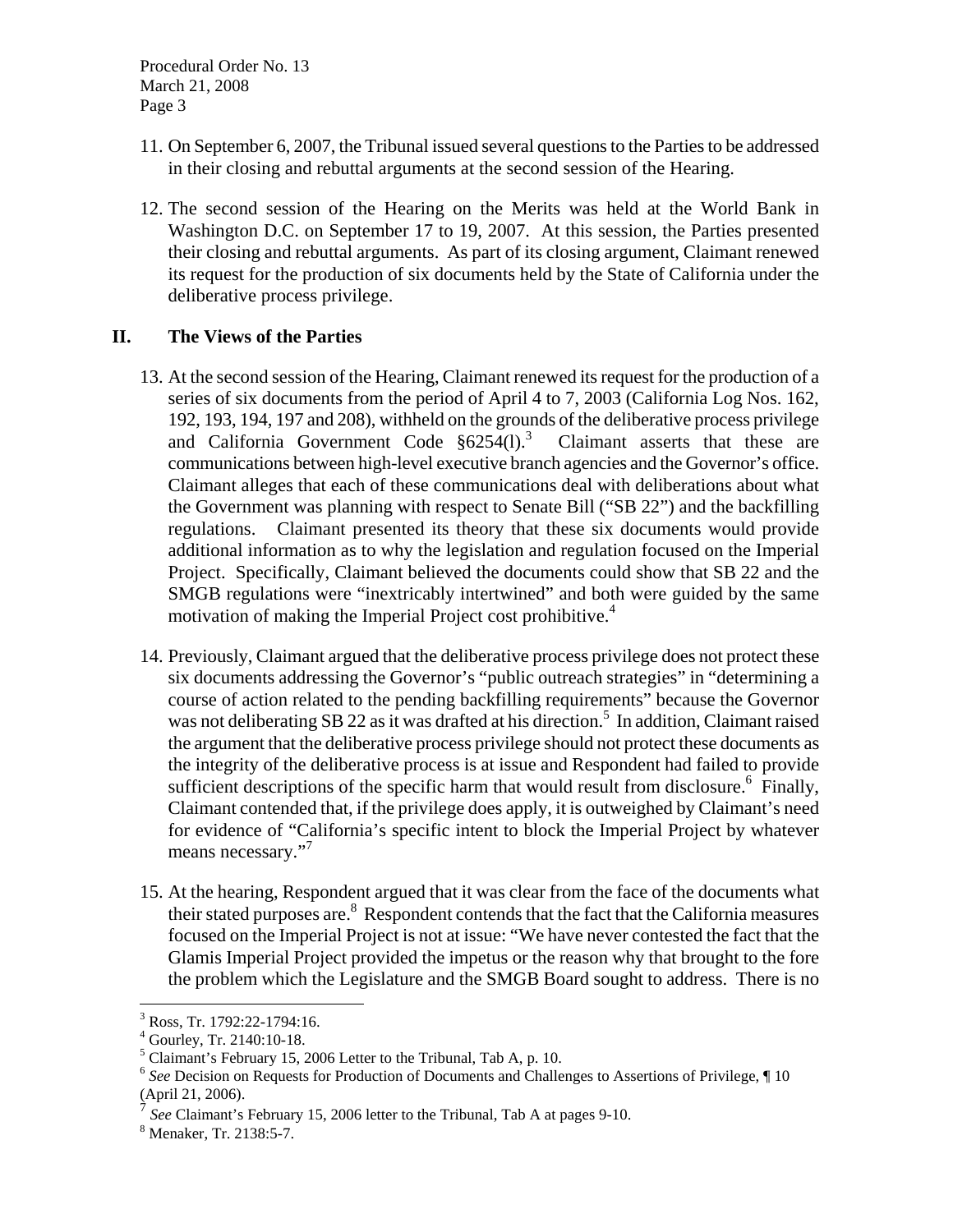> need for more evidence on that point. ... It is quite different from what [Claimant] has been arguing, that they are somehow solely targeted by this or that or that it was discriminatory."<sup>9</sup>

- 16. As Senate Bill 22 was signed on April 7, 2003, Respondent argues that it is not surprising that there were executive agency deliberations with the Governor's Office regarding the Bill in the hours leading up to its signing.<sup>10</sup> Respondent adds that, as the SMGB was scheduled to vote on the backfilling regulations just a few days later, it is also not surprising that the documents might also address the substance of these regulations.<sup>11</sup> Respondent additionally contends that Claimant has failed to provide any basis for the Tribunal to rule that the State of California's need to protect its deliberative process is outweighed by Claimant's need.<sup>12</sup>
- 17. In addition, in previous communications and submissions, Respondent contended that both California Government Code §6254(l) and the deliberative process privilege protect internal briefing documents and communications with the Governor's office. These privileges are not outweighed, Respondent argued, because Claimant has no need for the documents: the purpose and intent of SB 22 can be gleaned from publicly available legislative history, which California has already produced, and from the Governor's final proclamation.13

#### **III. Decision**

18. The Tribunal addressed these six documents (California Log Nos. 162, 192, 193, 194, 197 and 208) as Section A, Group 6 of its April 21, 2006 Decision on Requests for Production of Documents and Challenges to Assertions of Privilege.<sup>14</sup> At that time, it held that:

> With respect to the latter six documents relating to public outreach strategies, the Tribunal recognizes the qualified nature of the deliberative process privilege and that the interests in protection can be outweighed by a sufficient statement of need from the challenger. The Tribunal views Claimant's argument that a challenge to the integrity of the decision-making process vitiates any assertions of the deliberative process privilege as an extreme variation of the generally applicable analysis of whether need outweighs interest in protection. The question of Claimant's need, however, cannot be decided at this early point in the arbitration. The Tribunal therefore cannot compel production of these documents at this time, a holding that is demanded by the fact that the Tribunal does not override privilege unnecessarily and will not order production without restriction. If, at the point at which the Tribunal begins to make determinations on the merits of the claims,

 $\overline{a}$ 

<sup>&</sup>lt;sup>9</sup> Menaker, Tr. 2138:9-16.

<sup>&</sup>lt;sup>10</sup> Menaker, Tr. 2139:5-10.

<sup>&</sup>lt;sup>11</sup> Menaker, Tr. 2139:11-15.

<sup>12</sup> Menaker, Tr. 2139:16-22.

<sup>&</sup>lt;sup>13</sup> *See* Respondent's March 1, 2006 letter to the Tribunal at pages 10-11.<br><sup>14</sup> *See* Decision on Requests for Production of Documents and Challenges to Assertions of Privilege, ¶¶ 27-30 (April 21, 2006).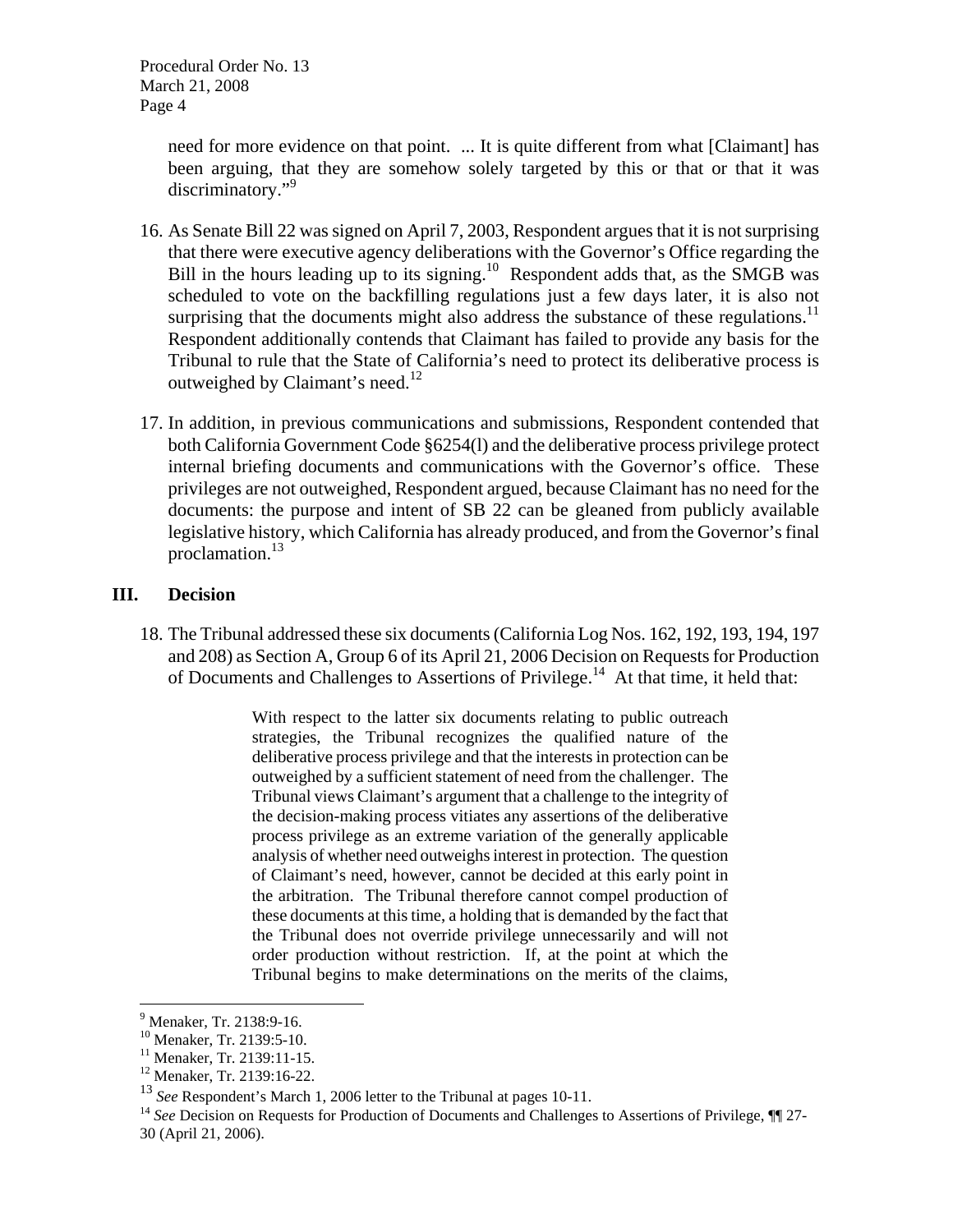> however, it becomes apparent that a particular decision is essential to such determinations and other documents, witnesses or evidence lead the Tribunal to believe that the documents currently requested may assist the Tribunal in such a decision, the Tribunal will revisit the requests for production of these particular documents.<sup>15</sup>

19. With respect to California's argument that California Government Code §6254(l) protected its documents, the Tribunal held in its April 21, 2006 Decision that this privilege did not apply to the documents withheld by the State of California:

> After analysis of California Government Code §6254(l) and relevant case law, the Tribunal finds that §6254(l) does not protect the particular documents in question. In a similar situation in which a California agency was not a party to the litigation, but was very involved in the facts of the dispute, a California Court of Appeals held that the information was critical to a party to the litigation and thus §6254(l) did not protect the agency's records.<sup>16</sup> The Tribunal finds that the rights of Claimant (in effect a litigant here) are affected by the documents requested and, in addition, the State of California has been similarly involved intimately in the events that culminated in this dispute. Therefore, the Tribunal finds that the absolute protection of California Government Code §6254(1) does not protect the documents at issues.<sup>17</sup>

- 20. Per its previous Decision, the Tribunal must determine whether Claimant has stated sufficient materiality of the documents, in light of the Tribunal's current deliberations and determinations, to warrant application of the balancing test required by the deliberative process privilege. Based on Claimant's arguments and issues currently before the Tribunal in deliberations, the Tribunal has determined that these documents do appear to be material and there is a need for the Tribunal to review them. Although the Tribunal recognizes the assertions for and interests in the deliberative process privilege, it finds the need to review these documents to be sufficiently great to override these interests. Therefore, the Tribunal requests Respondent to produce these six documents to the Tribunal and Claimant, at its earliest opportunity.
- 21. The Tribunal accepts the same conditions under which California agreed to produce documents in May of 2006. Namely, the documents will be covered by a confidentiality agreement and used only for the purposes of this arbitration. California's production will be without prejudice to its ability to assert a claim of privilege or exemption from disclosure with respect to any of these documents in any other legal proceeding.

 $\overline{a}$ 

<sup>&</sup>lt;sup>15</sup> Decision on Requests for Production of Documents and Challenges to Assertions of Privilege, ¶ 30 (April 21, 2006).<br><sup>16</sup> See Marylander v. Superior Court, 81 Cal.App.<sup>4th</sup> 1119, 1125 (2000).

<sup>&</sup>lt;sup>17</sup> Decision on Requests for Production of Documents and Challenges to Assertions of Privilege, ¶ 13 (April 21, 2006). This holding was included in the discussion of an earlier group within Section A (Decisions with respect to Documents Withheld by the State of California), but the Tribunal finds it applicable to all document groups within that section.